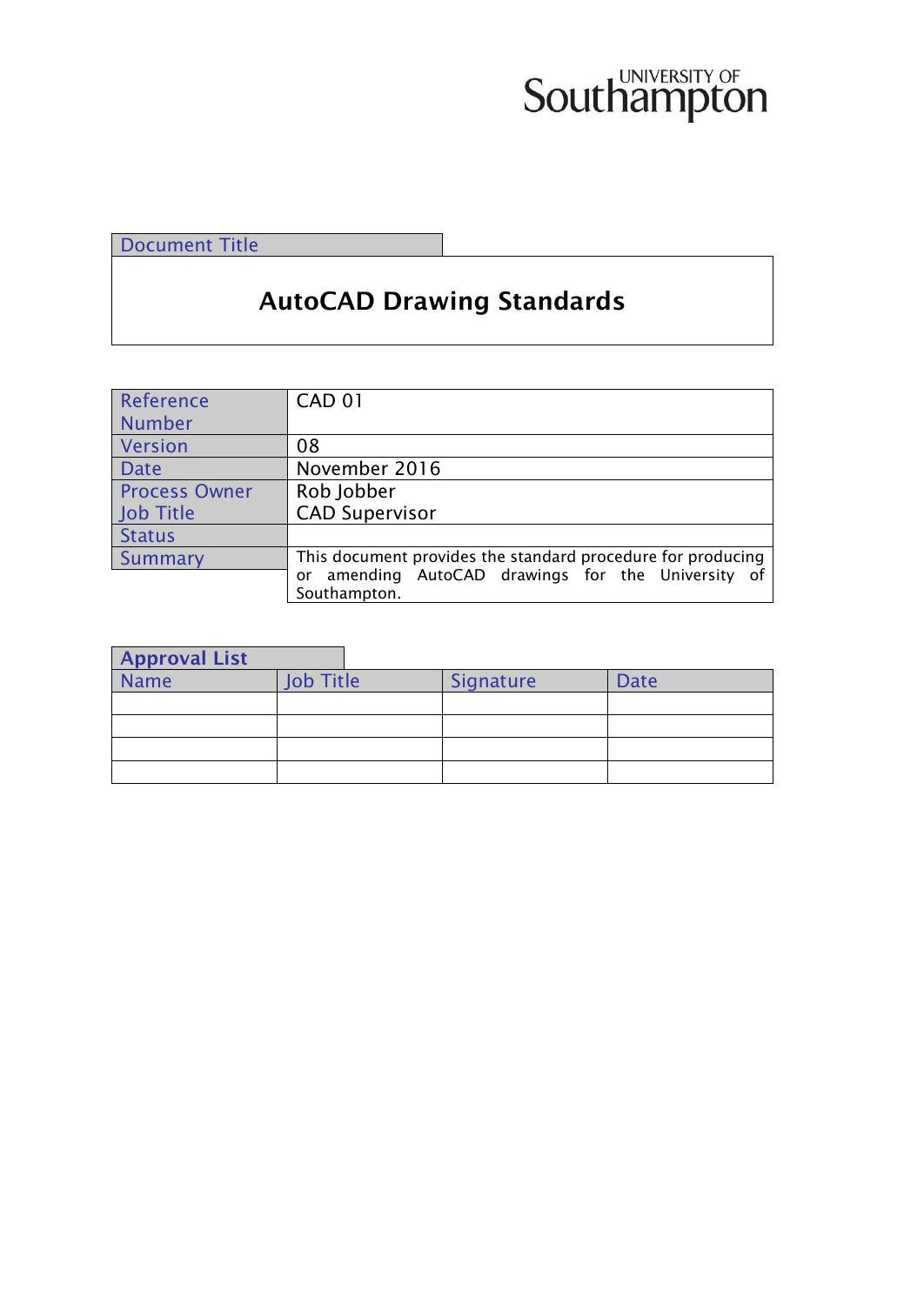## **CONTENTS**

| 1.0 |  |
|-----|--|
| 2.0 |  |
| 3.0 |  |
| 4.0 |  |
|     |  |
| 5.0 |  |
| 6.0 |  |
| 7.0 |  |
| 8.0 |  |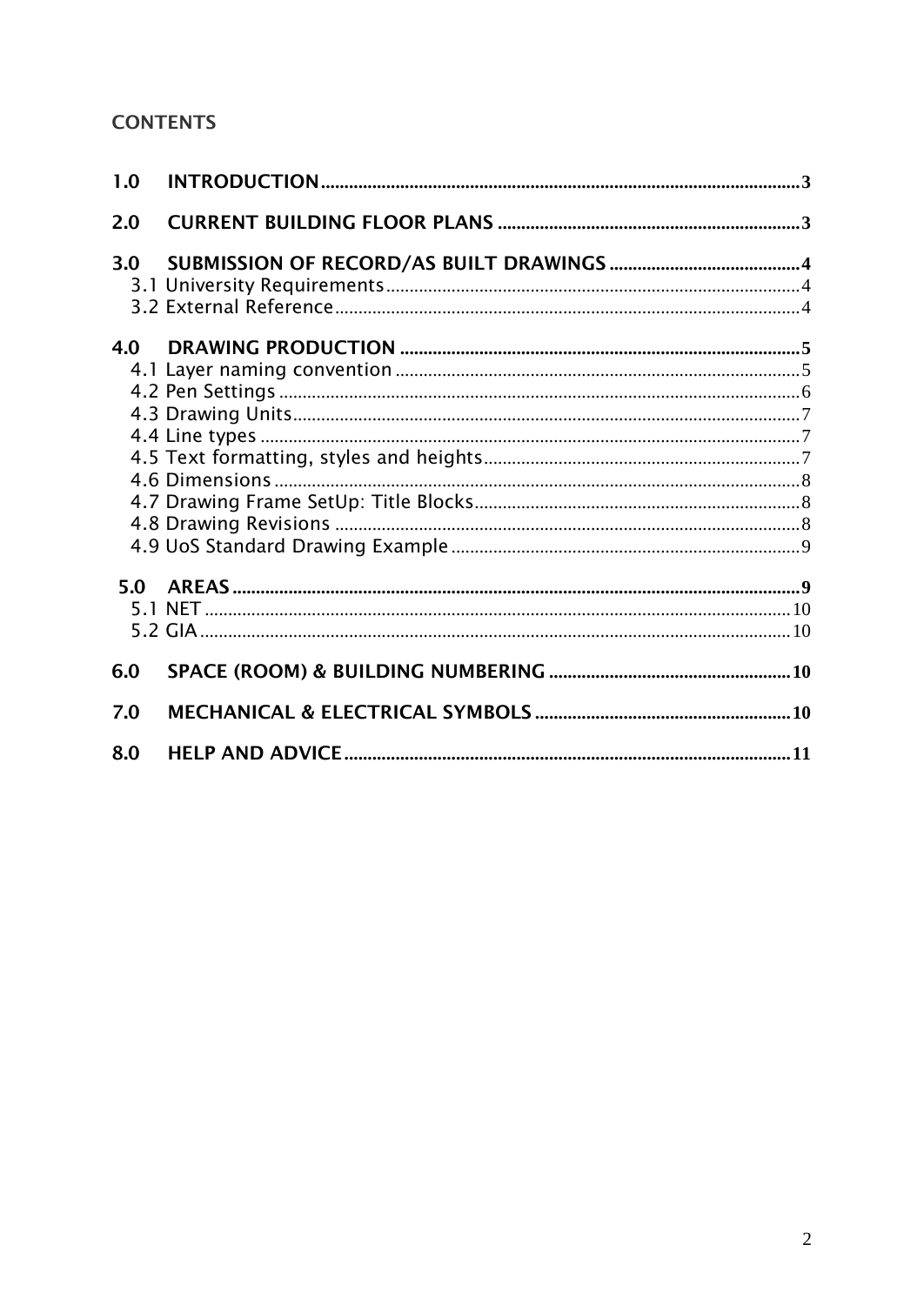## <span id="page-2-0"></span>1.0 INTRODUCTION

Estates and Facilities use AutoCAD software for the production and amendment of its drawings and currently operate AutoCAD 2016. Our CAD Record drawings drive the Estates and Facilities Database so it is therefore essential to adhere to this drawing standards document.

Prior to the final handover of any building project, the University require the CAD drawings (with space numbers and space polylines) in order to complete the following tasks:

- To ensure the drawings can be loaded successfully onto the University database.
- To enable maintenance issues to be logged to their location.
- To enable assets to be registered to their location. This is required prior to handover and occupation

This document provides the requirements of the University (based on the guidelines of BS1192) that must be followed by all Estates and Facilities CAD users, Project Managers, Architects, Consultants or Contractors and anyone else working on drawings for University projects. It is to be used in conjunction with the University approved Standard Room & Space numbering procedure document (Reference ES-030, Version C).

## <span id="page-2-1"></span>2.0 CURRENT BUILDING FLOOR PLANS

Current Building floor plans are the most recent set of CAD drawings available for each University building. They typically show walls, partitions, stairs, lifts and door and window openings. They also contain space information including space area polylines, space numbers and space names. These drawings are available on the Estates and Facilities J:\Drive or can be provided by e-mail or on CD by the CAD Team if required.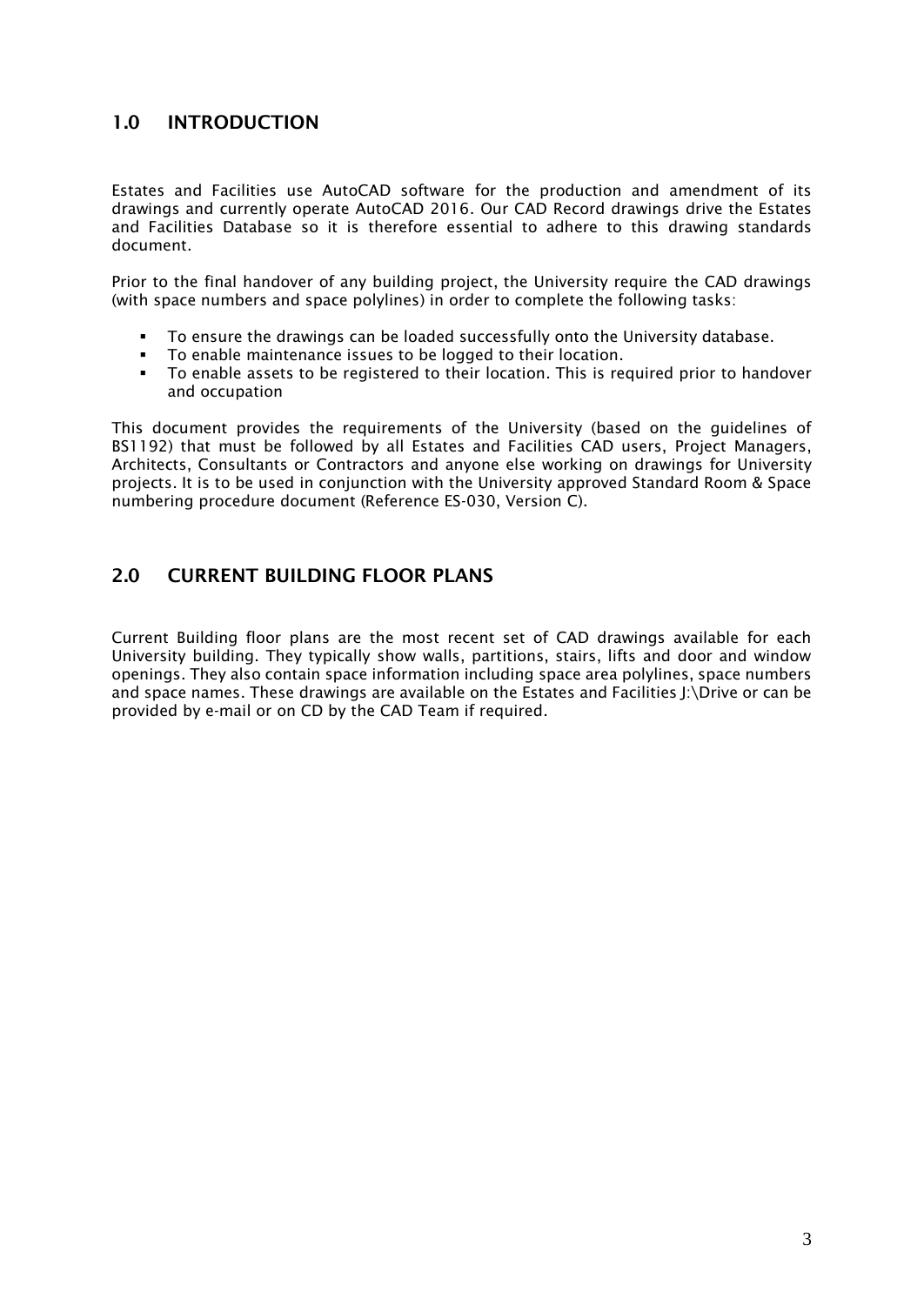## <span id="page-3-0"></span>3.0 SUBMISSION OF RECORD/AS BUILT DRAWINGS

#### <span id="page-3-1"></span>3.1 University Requirements

On the completion of any project or alteration, all Record drawings must be forwarded to the CAD team for inclusion onto the Estates and Facilities CAD system. It is the Project Managers responsibility to ensure all Record drawings are delivered to the CAD Team electronically.

- All drawings for any project including the Architects GA floor plans (required for inclusion onto the Estates and Facilities database), sections, elevations, details, schematics and services/M&E drawings must be produced and submitted in an unlocked AutoCAD .DWG format electronically with a relevant index/issue sheet. Estates and Facilities currently use AutoCAD 2016. Drawings supplied on CD should be clearly labelled with the Project details, date and version of AutoCAD used.
- Drawings produced using BIM software (such as Revit) must be exported into AutoCAD DWG format before issue. The University will also require any original BIM files (for example .RVT) for its records.

Please ensure that all drawings have been produced in accordance with the guidelines of this CAD document, where possible.

Please ensure that ALL spaces (with the exception of voids) have Area polylines before drawings are issued (See section 5.0).

Details of any revision history must be shown on any issued drawing.

#### <span id="page-3-2"></span>3.2 External Reference

Please contact the E&F CAD Team prior to issuing any drawings that contain XRef attachments. Any drawings that do contain XRef's must have the attachments bound to the drawing before being issued. Any XRef which cannot be bound must be issued electronically in a folder containing the host drawing and any other relevant information/files required to successfully open and use the drawing.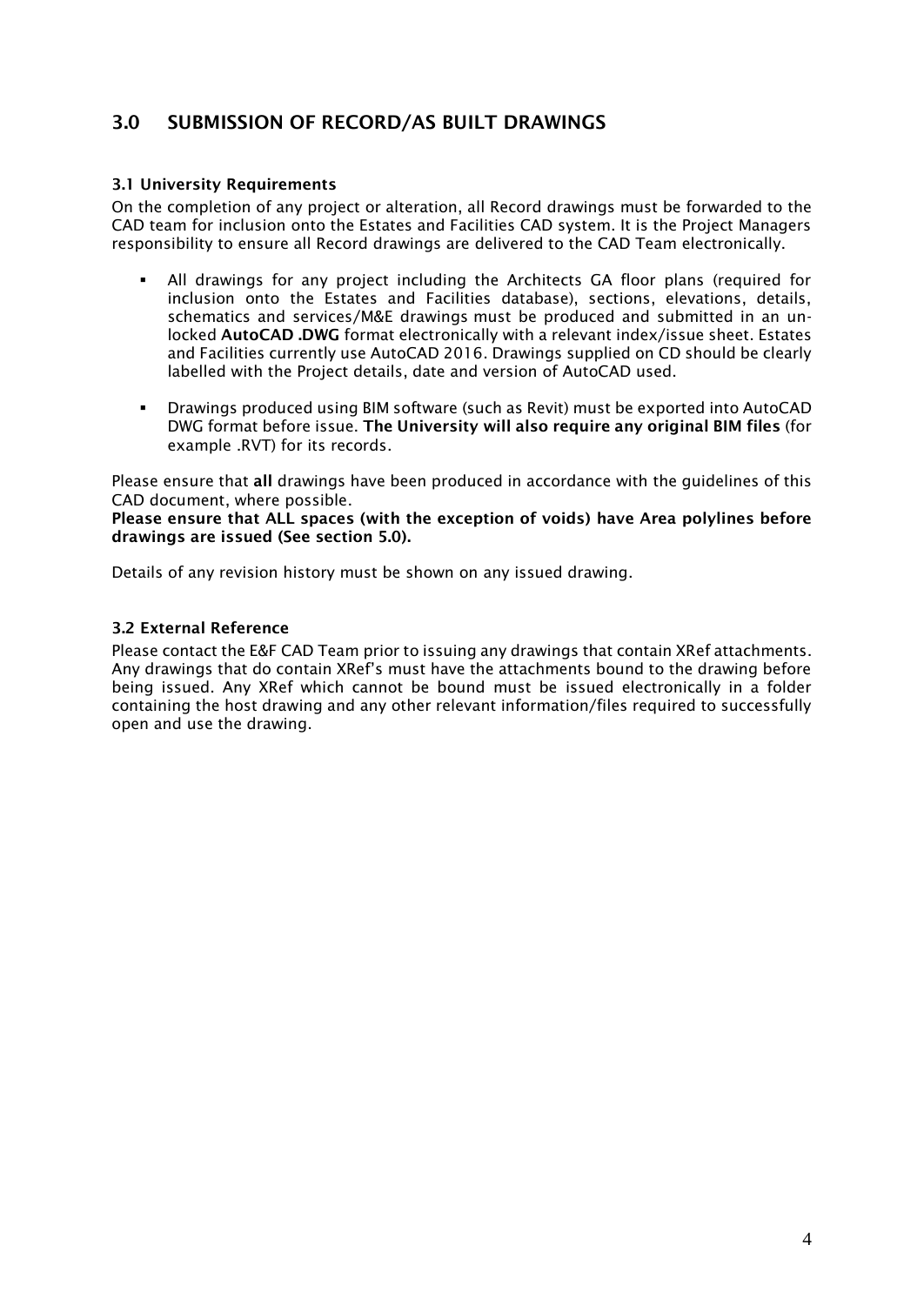## <span id="page-4-0"></span>4.0 DRAWING PRODUCTION

#### <span id="page-4-1"></span>4.1 Layer naming convention

A standard CAD layering system is necessary to ensure consistent drawing production between various disciplines and users and enables the layering on drawings to be easily understandable and recognisable.

Estates and Facilities follow the layer naming guidelines of BS 1192, part 5 wherever possible.

However, the following table of layers are used specifically on all Estates and Facilities Building floor plans to ensure compliance with the estates and Facilities space database:



All layers should be coloured by layer, and all corresponding text, leaders and dimensions should be entered on the appropriate layer name. General text layers should only be used in the case of charts, titles, legends and notes column.

The layer should include the discipline code (eg A for Architectural) the three digit BS category code and the FULL layer description.

Additional layers may be created and used (eg for specialist services etc) following agreement with the CAD Team

For any drawings created by Consultants or Contractors a list of layers, their reference numbers and content. must be provided with the final record drawing.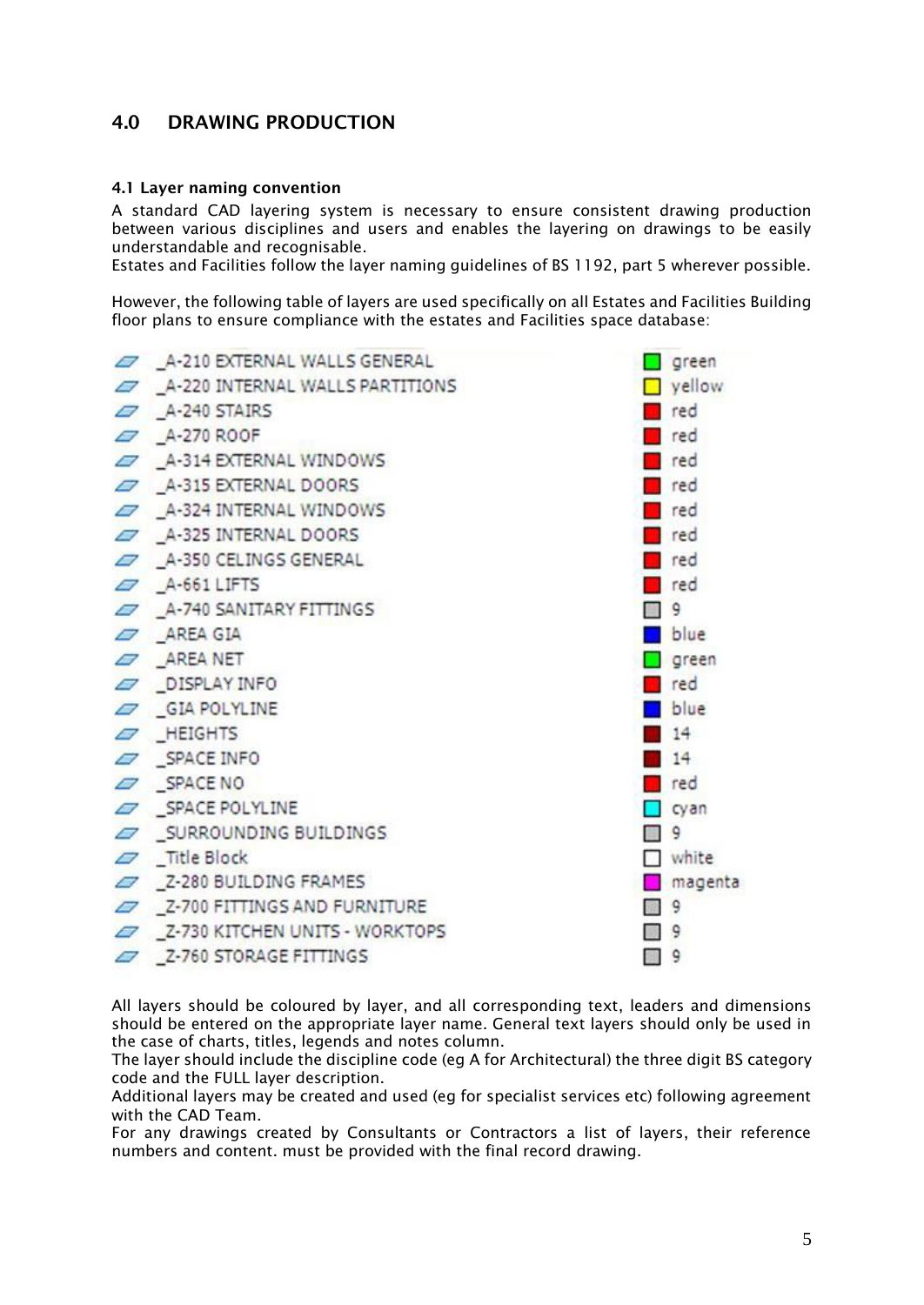#### <span id="page-5-0"></span>4.2 Pen Settings

Estates and Facilities use the following Pen settings for its drawings. This should be used wherever possible. However, if this is not possible, the .ctb plot style file that is used must be supplied with the drawing files.

The use of the colour, pen thicknesses and line types must be drawn By Layer.

Estates and Facilities Standard Pen Settings (Estates and Facilities.ctb)

| <b>Colour No</b>        | <b>Pen Thickness</b> | <b>Colour Plotted</b>          | <b>Colour on Screen</b> |
|-------------------------|----------------------|--------------------------------|-------------------------|
|                         |                      |                                |                         |
| 9                       | 0.075                |                                | Grey                    |
| $\mathbf{I}$            | 0.18                 |                                | Red                     |
| 6                       | 0.18                 |                                | Magenta                 |
| $\overline{7}$          | 0.25                 |                                | White/Black             |
| $\bf 8$                 | 0.25                 | Black                          | Dark Grey               |
| $\overline{2}$          | 0.3                  | Standard Colours 1-9 Plot      | Yellow                  |
| $\overline{\mathbf{3}}$ | 0.35                 |                                | Green                   |
| $\overline{\mathbf{4}}$ | 0.5                  |                                | Cyan                    |
| 5                       | 0.7                  |                                | Blue                    |
|                         |                      |                                |                         |
| 200                     | 0.075                |                                | Purple                  |
| 120                     | 0.1                  |                                | Aqua                    |
| 202                     | 0.13                 |                                | Dark Purple             |
| 62                      | 0.18                 |                                | Dark Green              |
| 220                     | 0.18                 |                                | Pink                    |
| 31                      | 0.25                 |                                | Orange                  |
| 140                     | 0.25                 |                                | Blue                    |
| 250                     | 0.25                 | Alternative Colours Plot Black | Dark Grey               |
| 252                     | 0.25                 |                                | Grey                    |
| 30                      | 0.35                 |                                | Orange                  |
| 50                      | 0.35                 |                                | yellow                  |
| 44                      | 0.5                  |                                | <b>Brown</b>            |
| 78                      | 0.5                  |                                | Dark Green              |
| 241                     | $\mathbf{1}$         |                                | Pink                    |
| 40                      | 0.25                 |                                |                         |
| 86                      | 0.25                 | Orange                         | Orange<br>Dark Green    |
|                         | 0.25                 | Dark Green                     |                         |
| 180                     | 0.25                 | Purple                         | Purple                  |
| 201                     |                      | Mauve                          | Mauve                   |
| 221                     | 0.25                 | Pink                           | Pink                    |
| 253                     | 0.25                 | Grey                           | Grey                    |
| 10                      | 0.7                  | Red                            | Red                     |
| 34                      | 0.7                  | Brown                          | <b>Brown</b>            |
| 80                      | 0.7                  | Green                          | Green                   |
| 130                     | 0.7                  | Blue                           | Blue                    |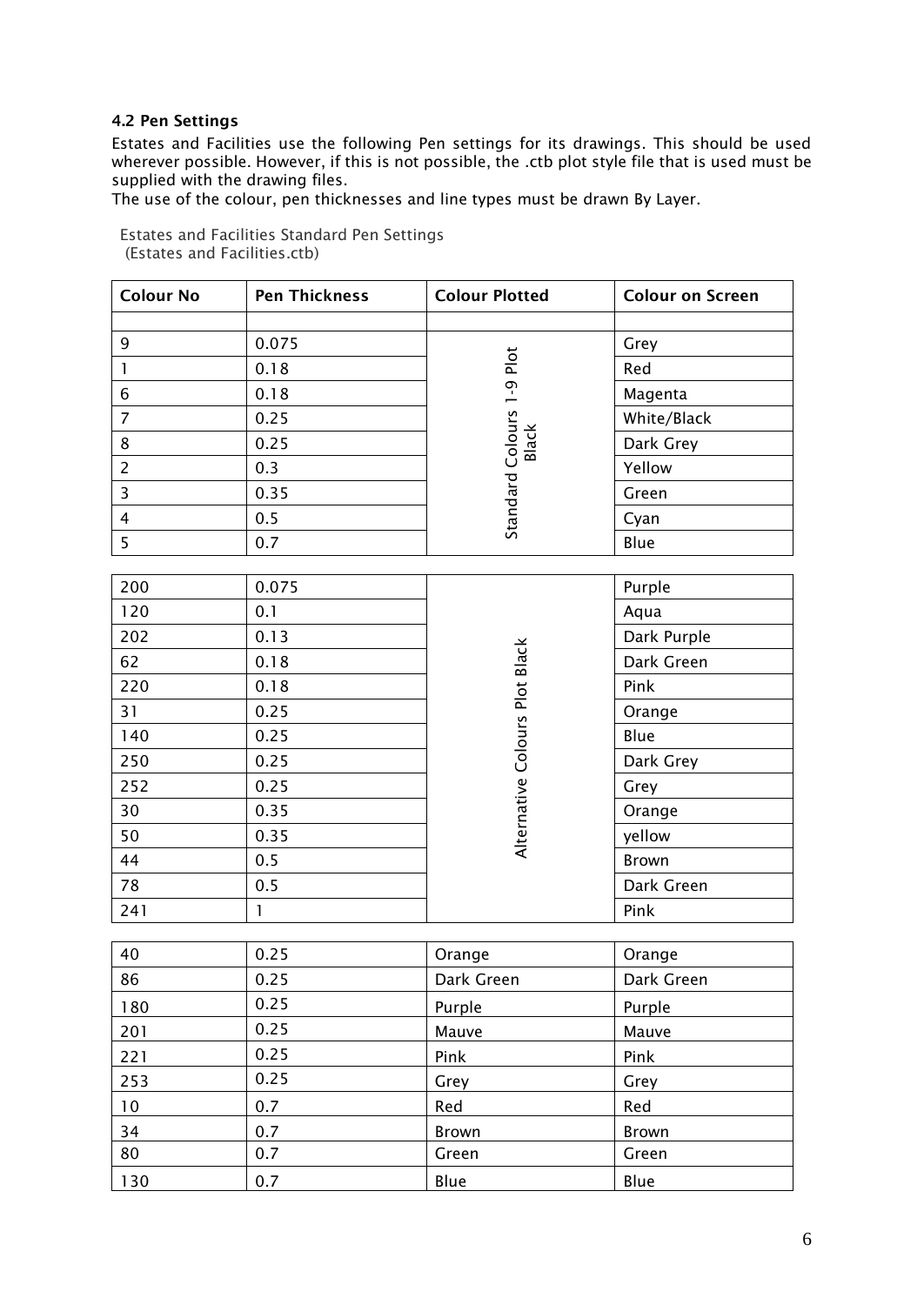#### <span id="page-6-0"></span>4.3 Drawing Units

All drawings must be drawn in Model Space at a scale of 1:1 and in millimetres. For drawing paper space layout, the preferred scales for use are: 1:1, 1:10, 1:20, 1:50, 1:100, 1:200, 1:250, 1:500 and 1:1250.

#### <span id="page-6-1"></span>4.4 Line types

Standard AutoCAD line types should be used where possible. However, Site survey drawings indicating service supply routes may use custom line types such as:

GAS----GAS---- CCTV----CCTV---- LV----LV---- HV----HV---- BT----BT----

<span id="page-6-2"></span>These custom line types must be supplied as a legend on the relevant drawings.

#### 4.5 Text formatting, styles and heights

Georgia, Lucida, Verdana & Freight are the standard fonts of the University of Southampton visual identity guidelines and should be used for text on all drawings and documents. All drawings are to have a standard text height of 2.5mm, 3.5mm, 5.0mm and 7.0mm and a width no greater than 1 at a scale of 1:1. For example a drawing drawn at 1:100 would have a text height (in Model Space) of 250mm, and the height of the text in Paper Space would be 2.5mm. A text height no less than 1.8mm should be used.

|                     | <b>Text Heights (mm)</b> |      |      |                |
|---------------------|--------------------------|------|------|----------------|
| Drawing Scale (1: ) | 2.5                      | 3.5  | 5    | $\overline{7}$ |
|                     |                          |      |      |                |
|                     | 2.5                      | 3.5  | 5    | 7              |
| 5                   | 12.5                     | 17.5 | 25   | 35             |
| 10                  | 25                       | 35   | 50   | 70             |
| 20                  | 50                       | 70   | 100  | 140            |
| 50                  | 125                      | 175  | 250  | 350            |
| 100                 | 250                      | 350  | 500  | 700            |
| 200                 | 500                      | 700  | 1000 | 1400           |
| 250                 | 625                      | 875  | 1250 | 1750           |
| 500                 | 1250                     | 1750 | 2500 | 3500           |
| 1250                | 3125                     | 4375 | 6250 | 8750           |

MText should be used when adding or amending space numbers and names to a new or revised space. The Space number, Space information (Space/ Room name) and area text must be created on the correct individual layers as follows:

| 3001 (on layer _SPACE NO)             |
|---------------------------------------|
| Office (on layer _SPACE INFO)         |
| 25m <sup>2</sup> (on layer _AREA NET) |

The insertion basepoint for the Space Number and Space Information text must be within the space polyline of the space it refers to.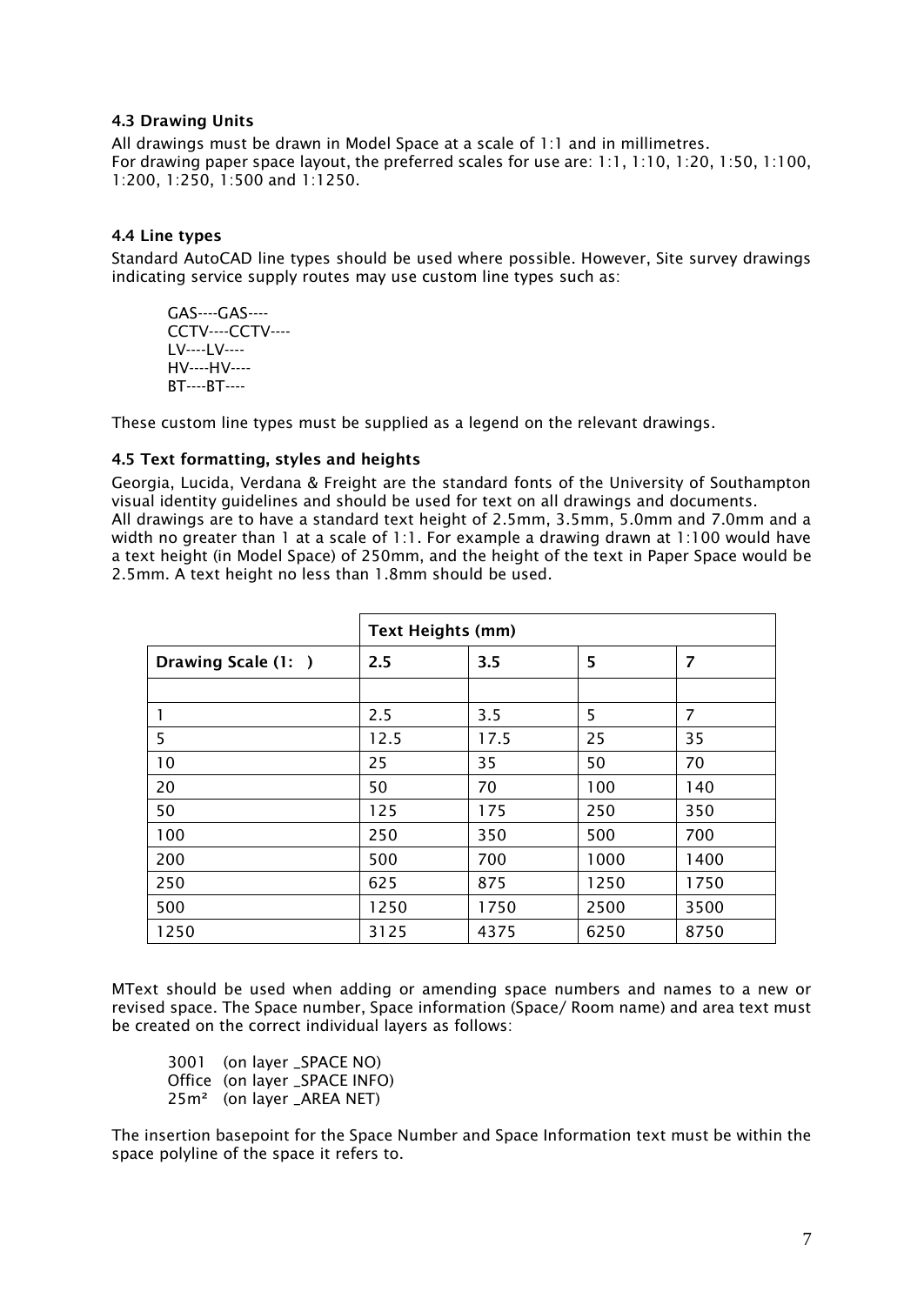#### <span id="page-7-0"></span>4.6 Dimensions

Leaders (arrows) and dimensions must have solid arrow heads. Text/dimensions must be centred above the dimension line. Dimensions and Leaders to be located on corresponding layer and are to be scaled relative to the scale of the drawing. Angles shall be shown in decimal degrees.

#### <span id="page-7-1"></span>4.7 Drawing Frame SetUp: Title Blocks

All drawings shall be drawn within the bounds of a Title block. Estates and Facilities drawing title blocks are available electronically by e-mail or on CD. All drawing frames are to be scaled at 1:1 and must comprise of an outline frame, title block with all project information completed, a revision block and an approved University of Southampton logo as follows:

## **Southampton**

Title blocks shall be inserted into a drawing in Paper Space at an origin of 0,0. All title blocks will be in an attribute format with editing facility. Example of a typical Estates and Facilities Title Block:

| Rον      | Description          |                    | Date:     | Drawn |
|----------|----------------------|--------------------|-----------|-------|
|          |                      | <b>Southampton</b> |           |       |
|          | Building/Project No: |                    |           |       |
| Project: | Drawing Title:       |                    |           |       |
| Date:    |                      | Scale:             | Drawn By: |       |

#### <span id="page-7-2"></span>4.8 Drawing Revisions

Drawing revisions shall be given an alphabetic issue letter which appears in the title box. Revisions to drawings shall be clouded to clearly outline the changes, and this shall be placed on its own layer. Revisions shall be described in sufficient detail to enable the nature of the revision to be identified and shall be located clearly in a revision box above the drawing title block.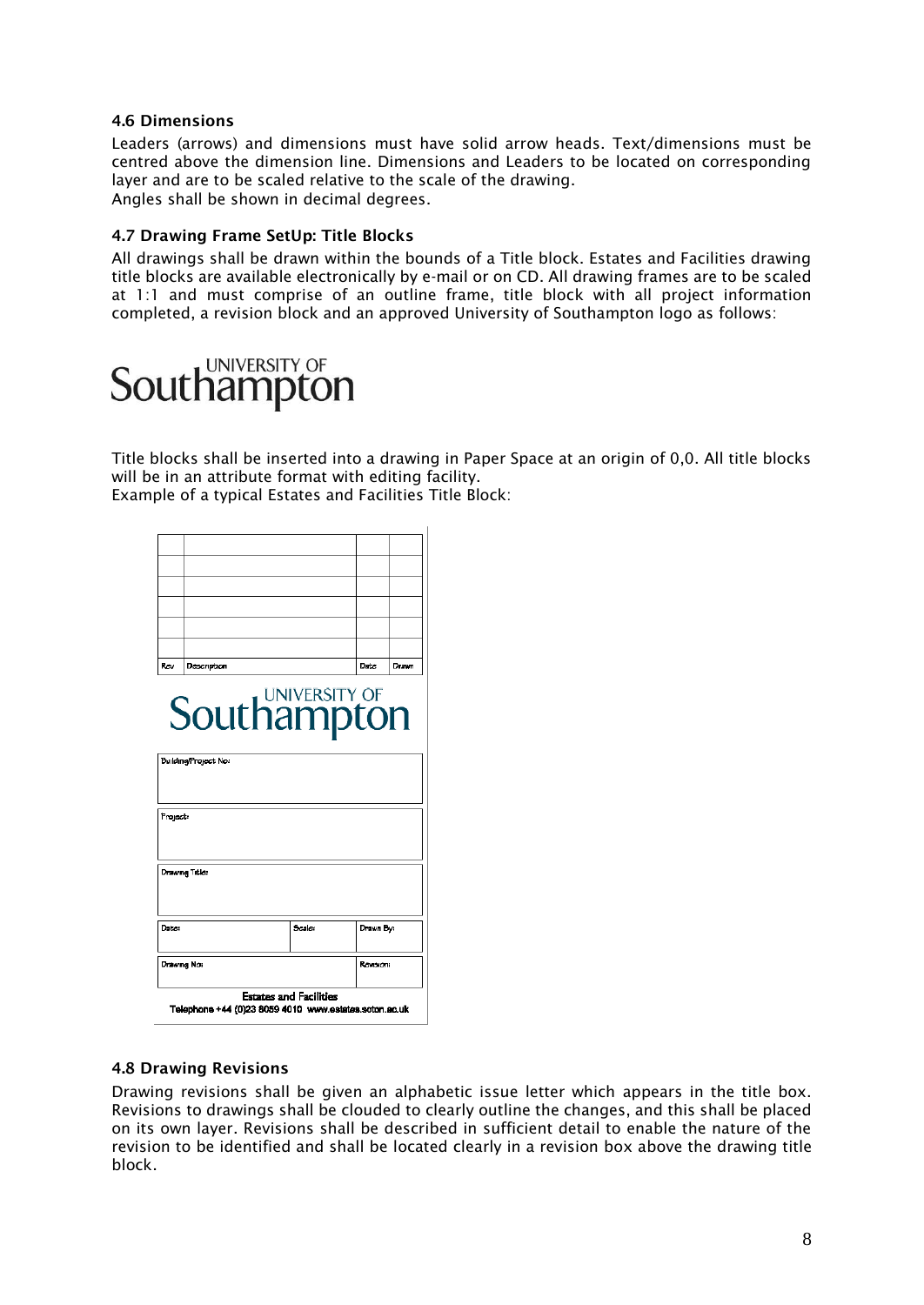<span id="page-8-1"></span>

### <span id="page-8-0"></span>4.9 UoS Standard Drawing Example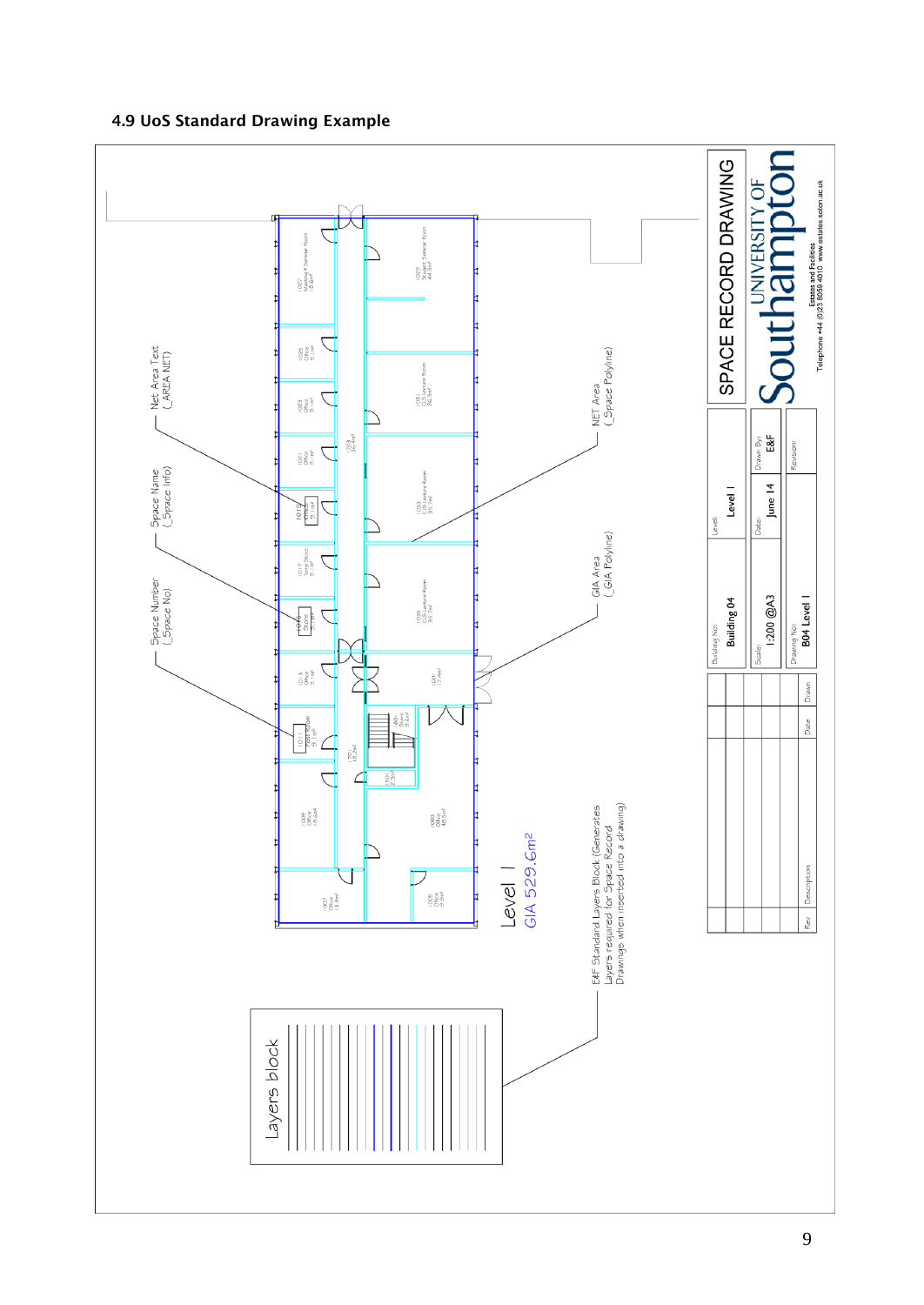## 5.0 AREAS

On any projects where a new space is created or an existing space is amended, the new or revised area (GIA & NET, in m²), space numbers and room/space usage are to be shown.

It is essential that the GIA and NET areas are identified by polylines. If the drawings is produced in Revit these are Room Area Boundaries. (The Export Setup must be modified to select Export Rooms and Areas as Polylines). These polylines are to be created on individual layers (see below).

Any Void areas within a building should not have a space polyline and must not be included in the GIA area polyline.

#### <span id="page-9-0"></span>5.1 NET

Net Area is the usable area within a building measured to the internal face of the perimeter walls at each floor level.

It is an essential requirement of the E&F Space Database that ALL spaces (with the exception of voids) must have an area polyline.

The individual space area polylines are to be created on a unique layer \_SPACE POLYLINE and the corresponding space number is to be created on layer \_SPACE NO. The area text should be placed on layer \_AREA NET.

#### <span id="page-9-1"></span>5.2 GIA

Gross Internal Floor Area is the total area of a building owned, occupied or maintained by the University and is measured to the internal face of the perimeter walls at each floor level (ie the footprint of the building excluding the width of the outside walls). It includes areas occupied by internal areas and partitions, but must not include voids.

The GIA area polylines are to be created on layer \_GIA POLYLINE and the corresponding text is to be created on laver AREA GIA.

#### <span id="page-9-2"></span>6.0 SPACE (ROOM) & BUILDING NUMBERING

All Space (Room) & Building numbering is managed by the Estates and Facilities Space Management team in accordance with the University approved Standard Room & Space numbering procedure document (Reference ES-030, Version C).

All requests for new/revised Space or Building names/ numbers must be made to the Estate Planning Administrator.

Contact the Estate Planning Administrator, for further assistance:

Phil Tillotson Ext. 24011 [pgt@soton.ac.uk](mailto:pgt@soton.ac.uk)

### <span id="page-9-3"></span>7.0 MECHANICAL & ELECTRICAL SYMBOLS

British Standard M&E symbols should be used where possible.

No other symbol should be used, unless agreed with the Project Manager and the CAD Team. All symbols must be inserted in model space and on the appropriate layer and a Legend should be provided.